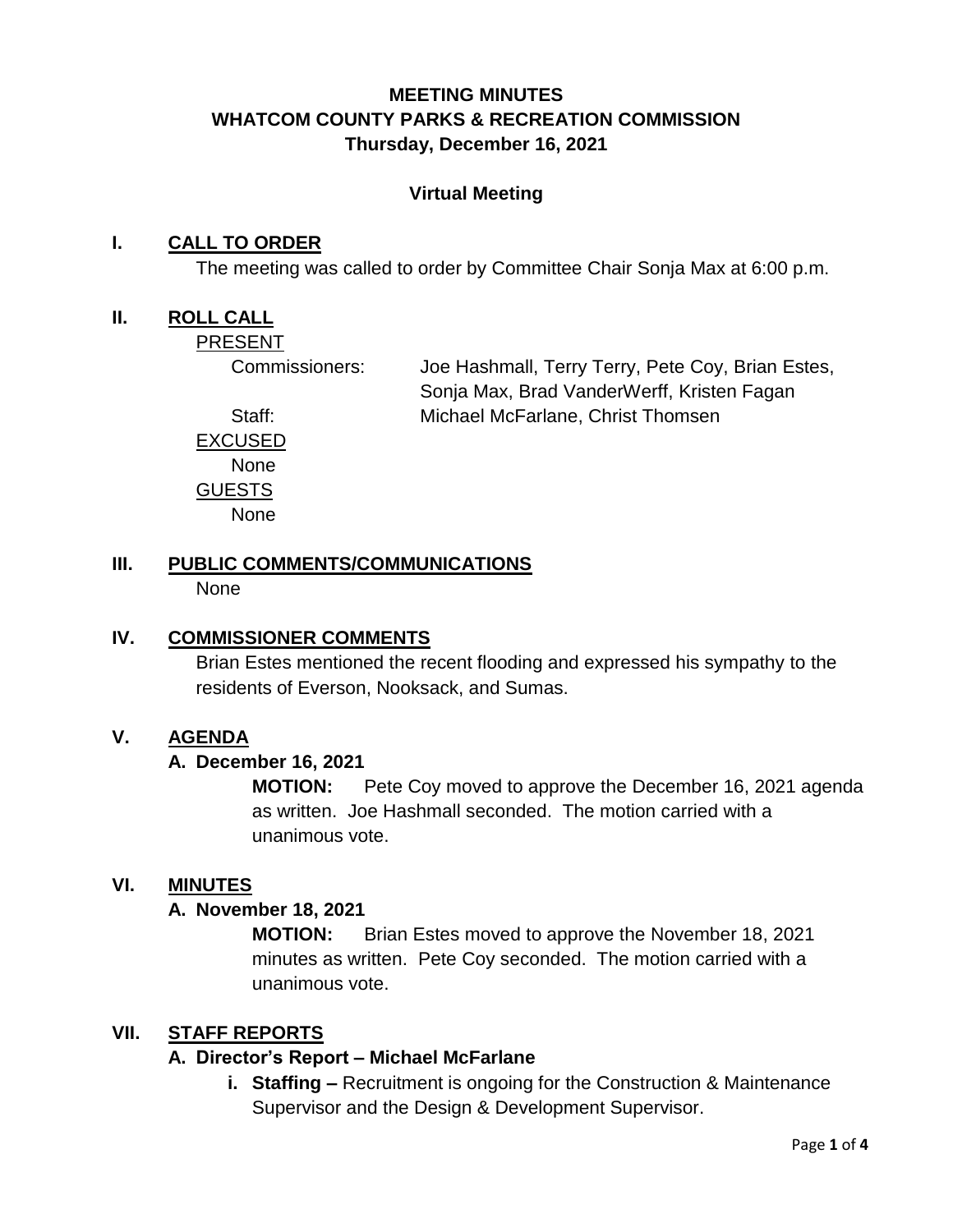- **ii. Whatcom Million Trees Project –** Mike met with Michael Feerer from the Whatcom Million Trees Project to identify park sites for trees to be planted. Hovander Homestead Park was noted as a potential site. If Hovander were to be chosen, staff would prep the site in 2022 for volunteers to plant in the spring of 2023. Other park sites that may benefit from plantings are Bay Horizon Park and Birch Bay Beach Park.
- iii. **2022 Reservations –** 2022 Reservations opened December 1<sup>st</sup> and brought in \$130,000.
- **iv. Van Zandt Hall –** WC Parks sent an amendment to the South Fork Valley Community Association for renewal of their agreement for use of the Community Hall. The agreement was for a five-year period, but the Association President asked to change it to five one-year renewals. Once the new amendment is signed and returned, it will go to the council for approval.
- **v. Canyon Lake Community Forest –** Mike sent a letter to Sierra Pacific Industries requesting they meet with the County Executive and stakeholders regarding vehicle access to Canyon Lake Community Forest. Mike also had a phone conversation with John Gold regarding the department's interest in opening the road to vehicle traffic in 2022.
- **vi. Capital Projects –** WC Parks staff will begin discussions on Capital Projects in January. February and March will be spent creating a tentative list of projects. March will be the last opportunity for commission members to weigh in on projects, ask questions, or add additional projects. The list will then be submitted to the County Executive to be put in a plan that will be presented to the County Council in October for approval.
- **vii. Parks Commission Update –**Brad VanderWerff is not applying for a second term on the Parks Commission. This will create a vacancy in District 3 when his term expires at the end of January. Interested individuals should contact the County Executive's office or website for application instructions.

## **B. Operations Report & Design and Development Report – Christ Thomsen**

- **i. Raptor Ridge Trail –** Joe Hashmall asked about the status of the Raptor Ridge Trail enhancement. Christ advised the route has been flagged and discussions have been underway with Washington Trails Association.
- **ii. Glacier Restroom –** The Glacier Restroom reopened to the public December 10<sup>th</sup>.
- **iii. Staffing –** Daniel Kaufman was hired as the Park Ranger for the South Region. Daniel previously worked for Washington State Parks and is doing very well in his new position.
- **iv. Flood Event –** The flood event is still open. Hovander and Tennant Lake were the hardest hit parks with extensive damage to trail systems, roads, fencing, buildings, and turf. Interim road repairs have been made to the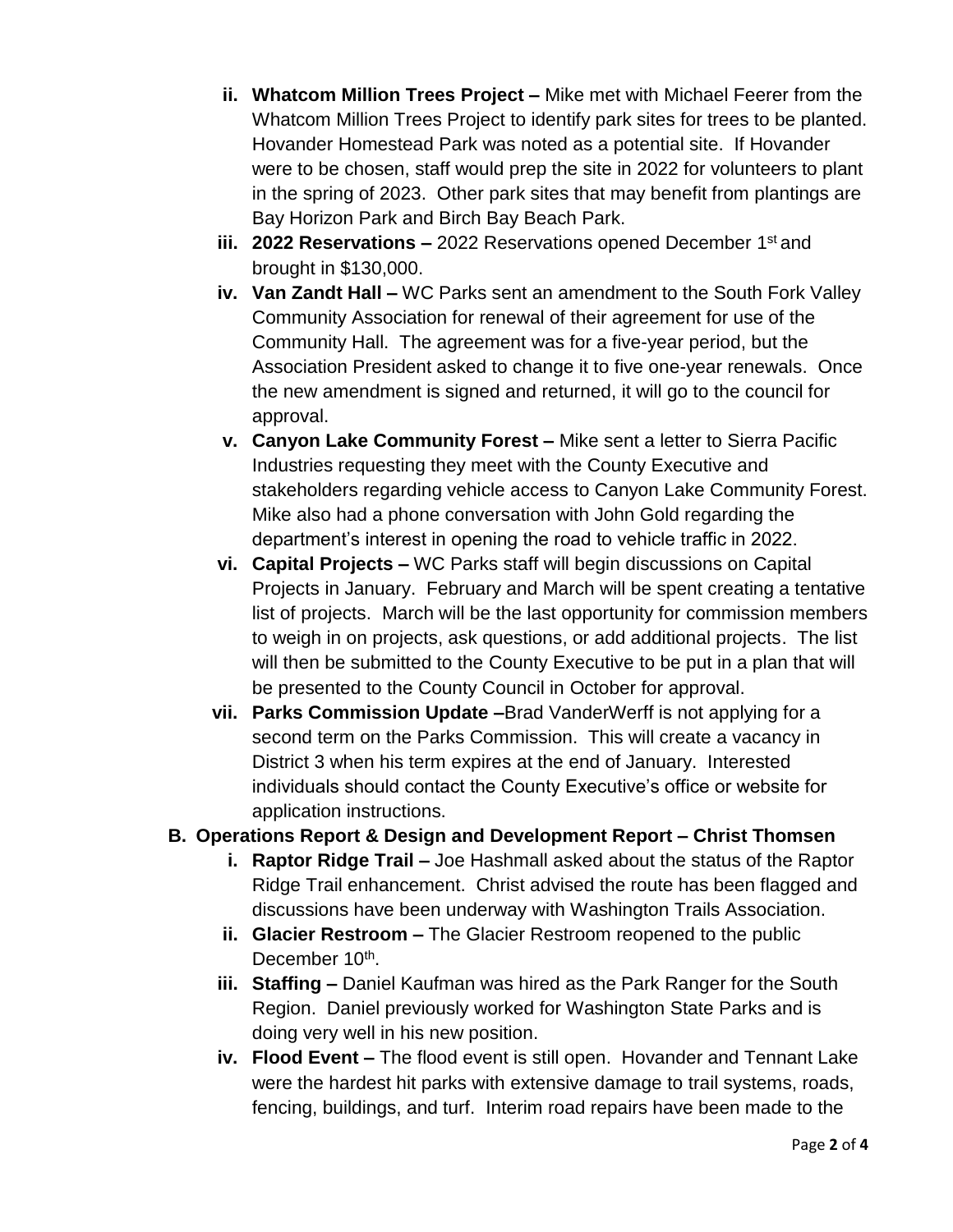Lookout Mountain Road and will be completed by Wednesday, December 22<sup>nd</sup>. This road provides access to a number of communication towers and was washed out in two places.

- **v. Maple Creek Shower and Restroom Facility –** Construction of the Maple Creek Shower and Restroom Facility was delayed about a week due to weather, but is still on track because it had been ahead of schedule. The roof is going on this week, which will allow the contractor to warm and dry the inside so that interior work can be completed.
- **vi. Plantation Rifle Range HVAC & Roof Replacement –** The rough carpentry is done for the roof replacement. The earthwork for the concrete slab where the HVAC unit will sit is complete and the contractor will be ready to pour the slab by the end of the week.
- **vii. Nugent's Corner –** The Nugent's Corner demolition contract has been signed by the contractor and is going through internal processes to get final signature. Work is scheduled to begin in February.

# **VIII. UNFINISHED BUSINESS**

None

# **IX. NEW BUSINESS**

**A. November Flood Damage in the Parks System –** Brian Estes voiced his concerns about not reopening Hovander because it's such a popular park. Mike agreed with Brian that Hovander is a very popular park, but said that the issues at Hovander are life safety issues. Mike said that Christ and his crews have done an outstanding job on flood response. He said that Christ has done a great job processing the FEMA paperwork and gave kudos to the entire park staff for all of their work. The target date for reopening the park is Mother's Day weekend. WC Parks needs to find the funds to complete the restorations because any potential money from FEMA would not come until a much later date. Administrative staff plan to request a budget supplemental when the total cost of restoration is calculated. This will most likely be around March 2022. Christ presented the FEMA document he submitted to the Washington State Department of Military, the state's emergency response team and liaison between WC Parks and FEMA. Brian asked to interrupt and said that while he thought the photos of the flood damage were really interesting, he thought the issue for the commission was the dredging of the rivers in Everson and Nooksack and the impact that would have on Ferndale and Hovander Park. Christ said that he wasn't the best person to address the policy issue of dredging the river. Brian said he didn't agree and respectfully suggested that the parks department weigh in on the issue. Sonja agreed with Brian, but thought the commission might need more information before an informed discussion could be had about dredging. Sonja would like to put it on the agenda for January. Brian